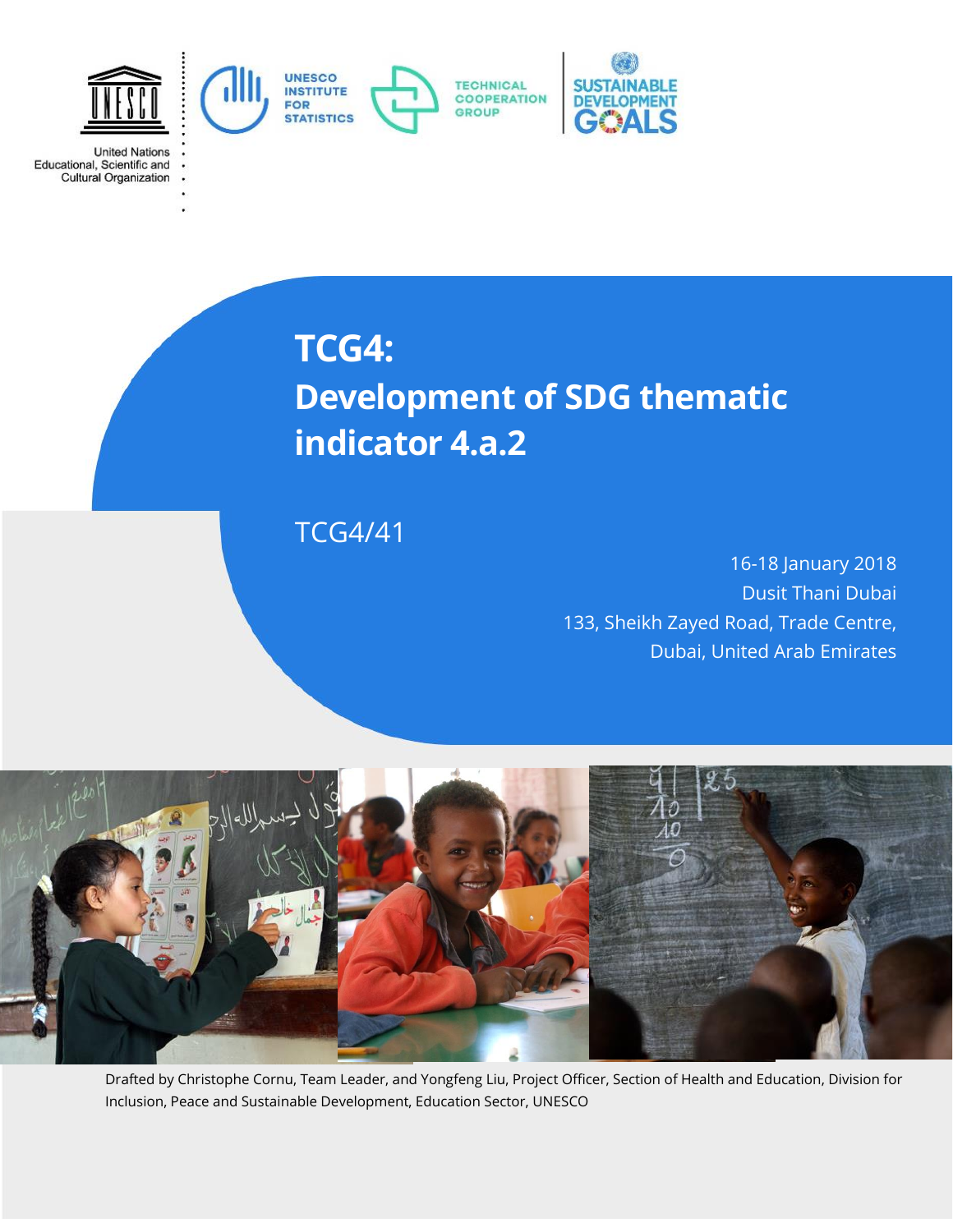

# **Contents**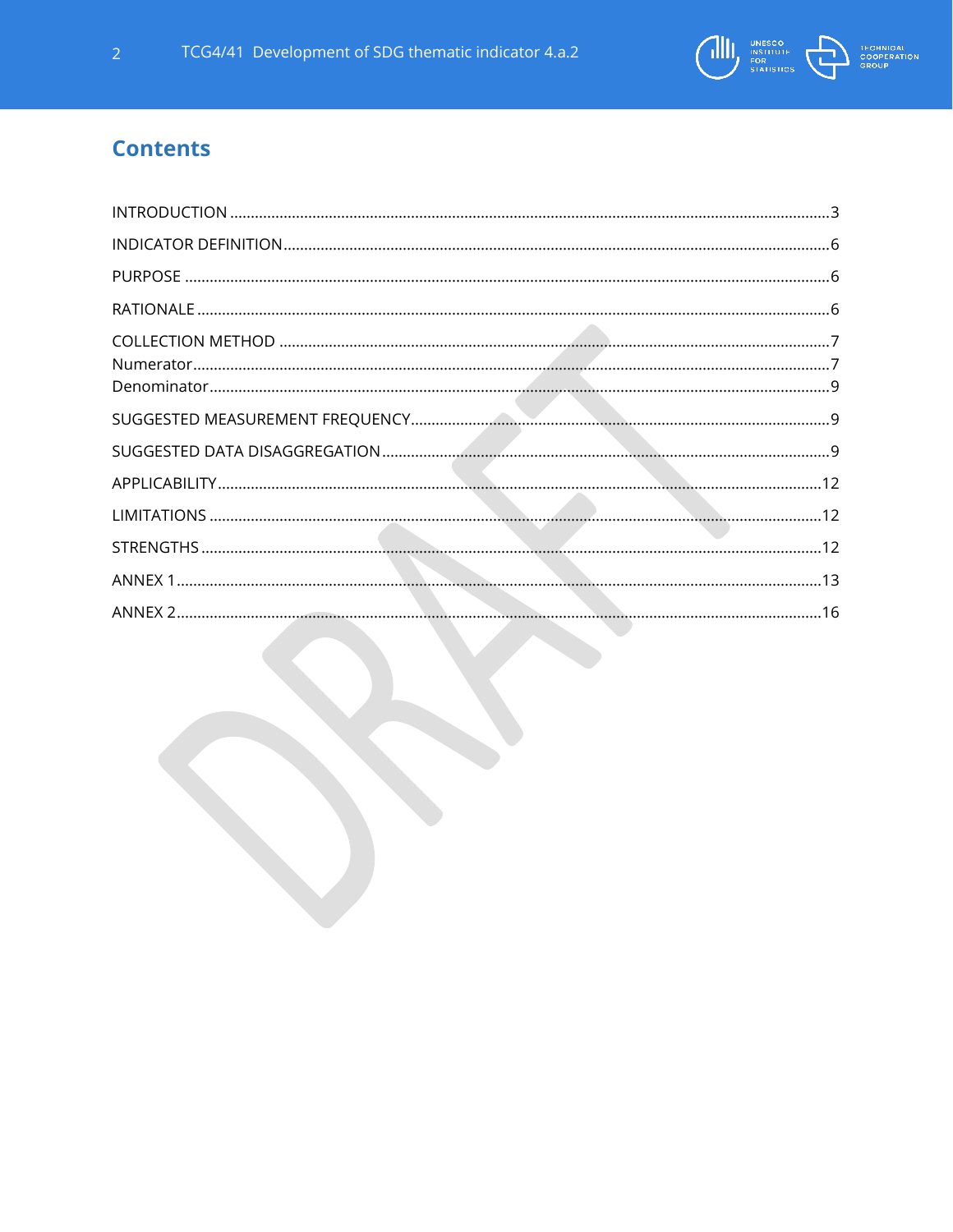

#### **Thematic Indicator 4.a.2**

**Percentage of students experiencing bullying, corporal punishment, harassment, violence, sexual discrimination and abuse**

### <span id="page-2-0"></span>**INTRODUCTION**

- 1. The original proposal by the TCG for Indicator 4.a.2 was **"percentage of students experiencing bullying, corporal punishment, harassment, violence, sexual discrimination and violence"**, which would be based on the Global School-based Student Health Survey (GSHS) conducted by WHO in approximately 90 countries.
- 2. However, the TCG also expressed concerns on the terminology and the fact that the GSHS actually does not collect data on all these forms of school violence (Meeting on October 2016).
- 3. The GSHS core questionnaire<sup>1</sup> collects data on bullying including cyberbullying, physical fights between students (physical violence) and physical attacks on students by people other than students. The core-expanded questionnaire collects data on forced sexual intercourse in general, including intimate partner violence, and on corporal punishment/physical violence perpetrated by teachers (core-expanded questions are optional for countries when they conduct their national survey). The GSHS doesn't collect data on harassment (by teachers) or "sexual discrimination".
- 4. The GSHS questionnaire is already overcrowded, and therefore it is difficult to include additional questions.
- 5. We also analysed the questionnaire of the **Health Behaviours in School-aged Child survey (HBSC),** which is the sister survey implemented in approximately 43 countries in Europe and Northern America. Like the GSHS, the HBSC focuses on bullying including cyberbullying. It includes a question on physical fights but students are asked whether they were in a physical fight in locations that are not related to schools. Therefore this question does not serve the purpose of an indicator that measures school-related violence.
- 6. **Other international surveys** that focus mostly on the measurement of learning outcomes of students **include questions on the school climate including bullying** such as PIRLS, PISA, SACMEQ, SERCE/TERCE, TIMSS.
- 7. **Considering that the GSHS and HBSC are conducted in approximately 132 countries, and that they collect relatively similar data on the prevalence of bullying, it is proposed that SDG thematic indicator 4.a.2 measures school bullying only,** as a proxy measurement for school violence in general.
- 8. **Bullying is a good proxy measurement for school violence** as it is a particularly serious form of peer violence between students which occurs over and over, rather than just once. Like school

<sup>&</sup>lt;sup>1</sup> Questionnaire revised in 2017 by WHO, the CDC, UNESCO and other organizations. It is applicable in 2018.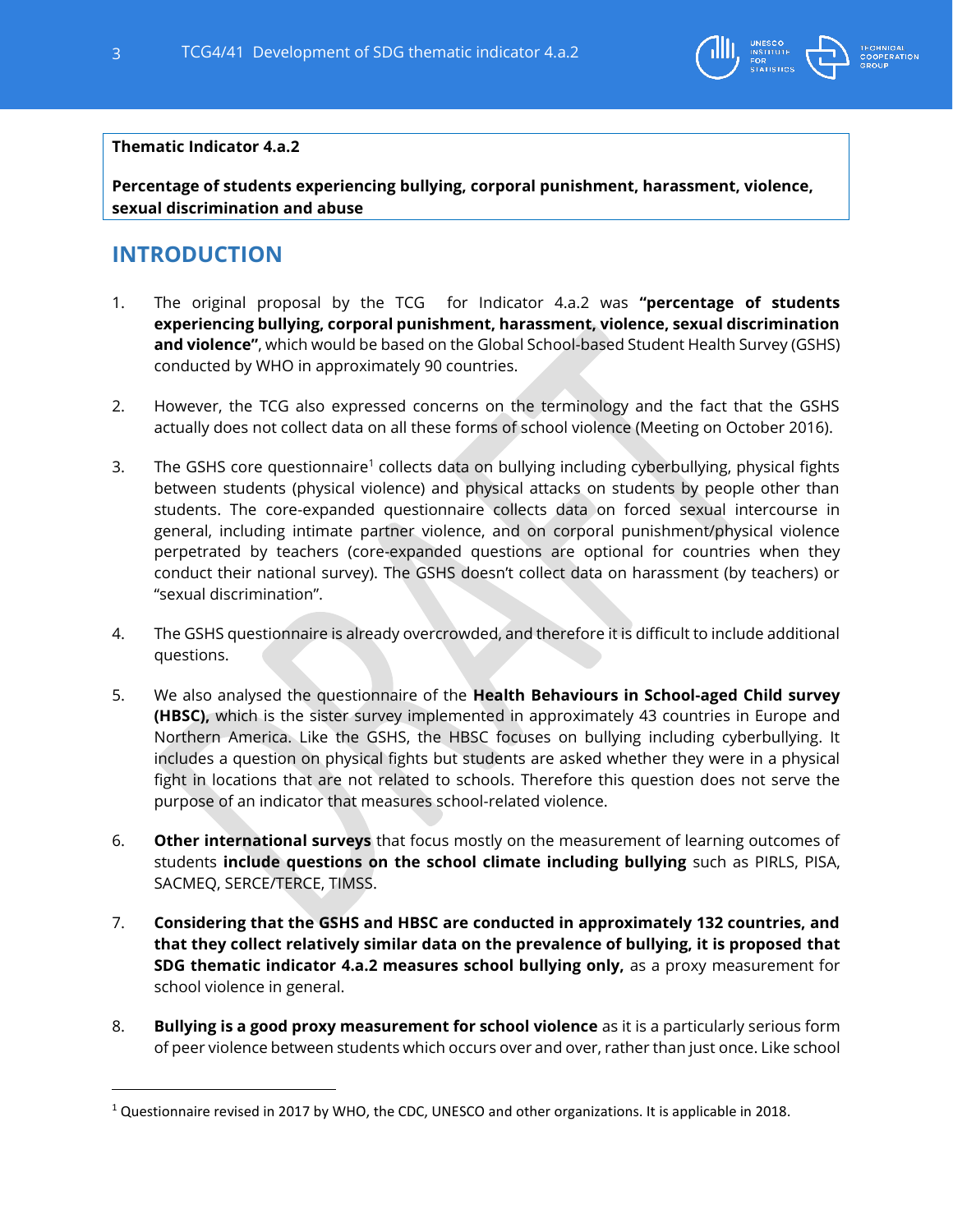

violence in general, it can be physical, psychological or sexual. Both the GSHS and HBSC capture data on all three types of bullying. Evidence shows that bullying affects significant proportions of adolescents around the world.

- 9. Other international surveys, including those mentioned above, could be considered as data sources.
- 10. However **using different data sources will pose a series of methodological challenges for calculation/computation**, at least initially or if there is no further harmonization, for the following reasons<sup>2</sup>:
- a. The age range of students is different for all the above mentioned surveys. The age range in the GSHS is 13-17 years, HBSC is 11-15 years, PIRLS is 9-10 years, PISA is 15 years, SERCE is 8 and 11-12 years, and TIMSS is 9-10 and 13-14 years.
- b. The time reference for reporting an experience of bullying is different depending on the surveys. It is "the past 12 months" in the GSHS and most other surveys while it is "the past couple of months" in the HBSC.
- c. Questions on bullying vary, including on bullying versus cyberbullying, types of bullying (physical, psychological, sexual), location of bullying (school property or not), drivers of bullying (race, religion, etc.) frequency of bullying. This makes comparison of data and data disaggregation complex.
- 11. In order to develop the draft definition of SDG indicator 4.a.2 on the prevalence of bullying, **UNESCO has been liaising with the INSPIRE initiative**<sup>3</sup> . INSPIRE was launched in July 2016, alongside the Global Partnership to End Violence Against Children, as an evidence-based resource for organizations and individuals committed to preventing and responding to violence against children. INSPIRE has developed a package of seven core strategies to prevent and respond to violence against children. One of the seven strategies is education. **INSPIRE** also provides a Results Framework, and **a core list of recommended indicators including indicators to measure school violence. One of those indicators is "percentage of adolescents who experienced bullying during the past 12 months**".<sup>4</sup>
- 12. Recognizing that there are different forms of school violence and that it is also important to measure other aspects such as consequences of school violence and responses, INSPIRE has

<sup>&</sup>lt;sup>2</sup> These challenges are well described in the following document: UNESCO-Global Education Monitoring Report-UNGEI (2017) Policy paper 29 – Let's decide how to measure school violence. Paris, Global Education Monitoring Report<http://unesdoc.unesco.org/images/0024/002469/246984E.pdf>

<sup>&</sup>lt;sup>3</sup> Ten core agencies are involved in the INSPIRE initiative: the World Health Organization (WHO), the United States Centers for Disease Control and Prevention (CDC), the Global Partnership to End Violence against Children, the Pan American Health Organization (PAHO), the United States (US) President's Emergency Plan For AIDS Relief (PEPFAR), Together for Girls, the United Nations Children's Fund (UNICEF), the United Nations Office on Drugs and Crime (UNODC), the US Agency for International Development (USAID) and the World Bank.

<sup>4</sup> Although UNESCO is not among the agencies involved in INSPIRE, it provided inputs on the indicators related to school violence.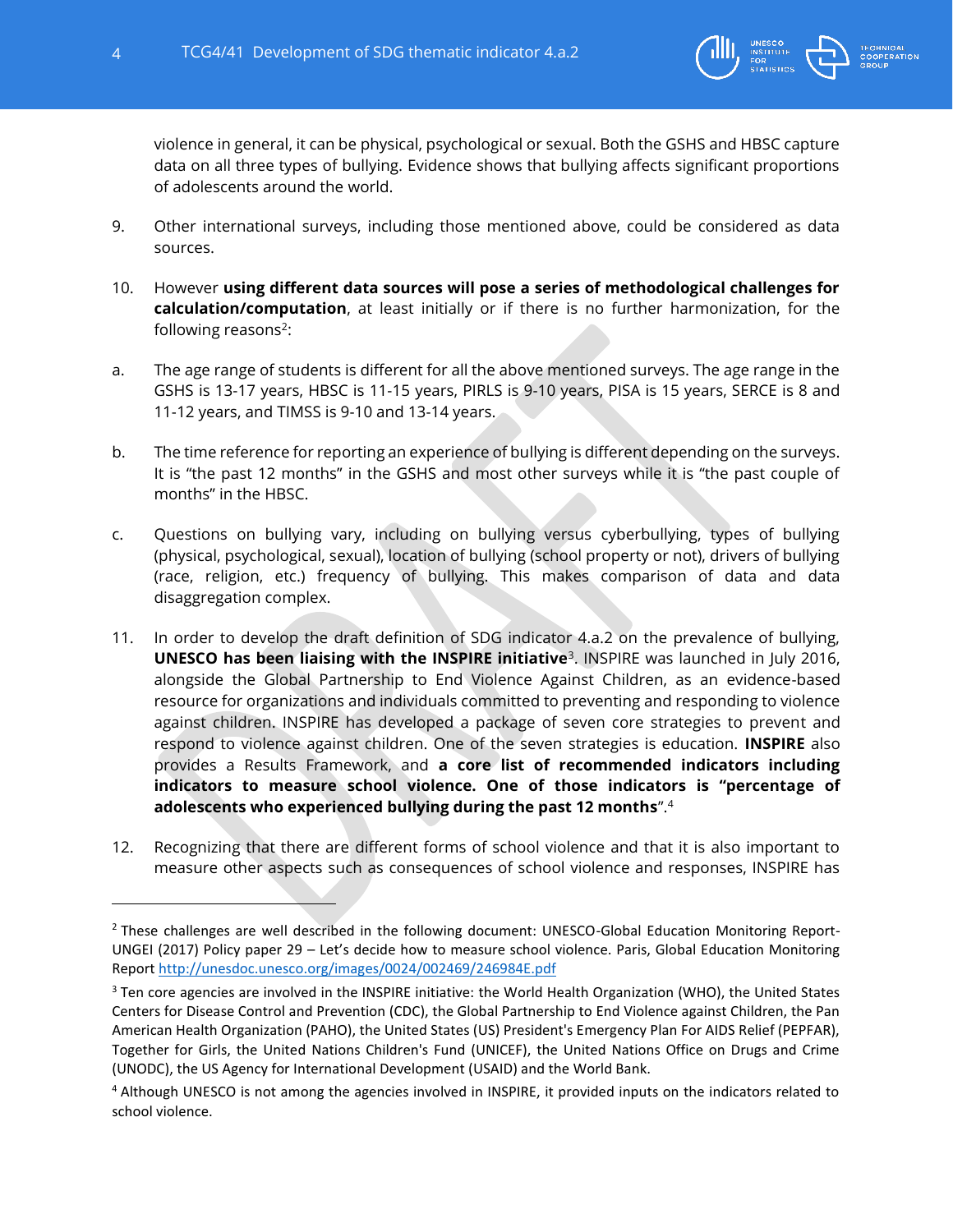

also identified **additional indicators**. Although these indicators are not SDG Thematic Indicators, they **will be recommended to Member States in order to measure the prevalence of other forms of school-related violence, consequences and education sector responses**:

- a. **Physical violence by teachers past 12 months**: percentage of children and/or adolescents currently attending school who reported physical violence by a teacher in the past month, by sex and grade level (or age).
- b. **Physical attack against adolescents, past 12 months**: percentage of adolescents who were physically attacked in the past 12 months, by sex and grade level (or age).
- c. **Prohibition of corporal punishment of children**, by setting: Existence of legislation prohibiting all forms of corporal punishment of children, by setting (all settings, and by setting: home, schools, alternative care settings and day care, as a disciplinary measure in penal institutions/detention, and as a sentence for an offence).
- d. **Support for ending physical punishment by teachers in schools**: percentage of adolescents or adults who oppose the use of physical punishment by teachers or administrators against children in school
- e. **Out-of-school rates, primary and lower secondary**: percentage of primary and lower secondary school age children who did not attend school during the past academic school year, by sex and school age (primary, lower secondary).
- f. **Missed school due to safety concerns**, past month and past 12 months: percentage of adolescents who stayed away from school during the past month and past 12 months because they felt unsafe at or on the way to/from school or online, by sex and age.
- g. **Exposure to violence prevention and response curricula** in the past 12 months: percentage of children and adolescent who were taught in their classes in the past academic year how to prevent and respond to violence such as physical fights, bullying, physical attack, forced sex, or unwanted sexual touch, by sex and age.

Definitions of these indicators are still a work in progress. Data sources for these indicators are also existing international surveys including the GSHS, population-based or household surveys such as the Demographic and Health Surveys (DHS), the UNICEF Multiple Indicator Surveys (MICS) and Violence Against Children Surveys (VACS), and the UIS Annual Survey of Formal Education for out-of-school rates.

- 13. We propose that an **expert group, including members of INSPIRE, will be formed after the TCG meeting to further work on the definition of SDG thematic indicator 4.a.2** in order to provide Member States with harmonized guidance on how to measure school violence. Inputs from the TCG meeting will be shared with the expert group. **The revised definition would be submitted to the TCG Indicator Working Group 1** in 2018 (date TBD with WG and TCG).
- 14. The existence of other international core indicators may address some requests expressed by the TCG (October 2016):
	- a. Need to subdivide the SDG indicator into components, e.g. physical violence including corporal punishment, psychological violence including verbal and emotional abuse, sexual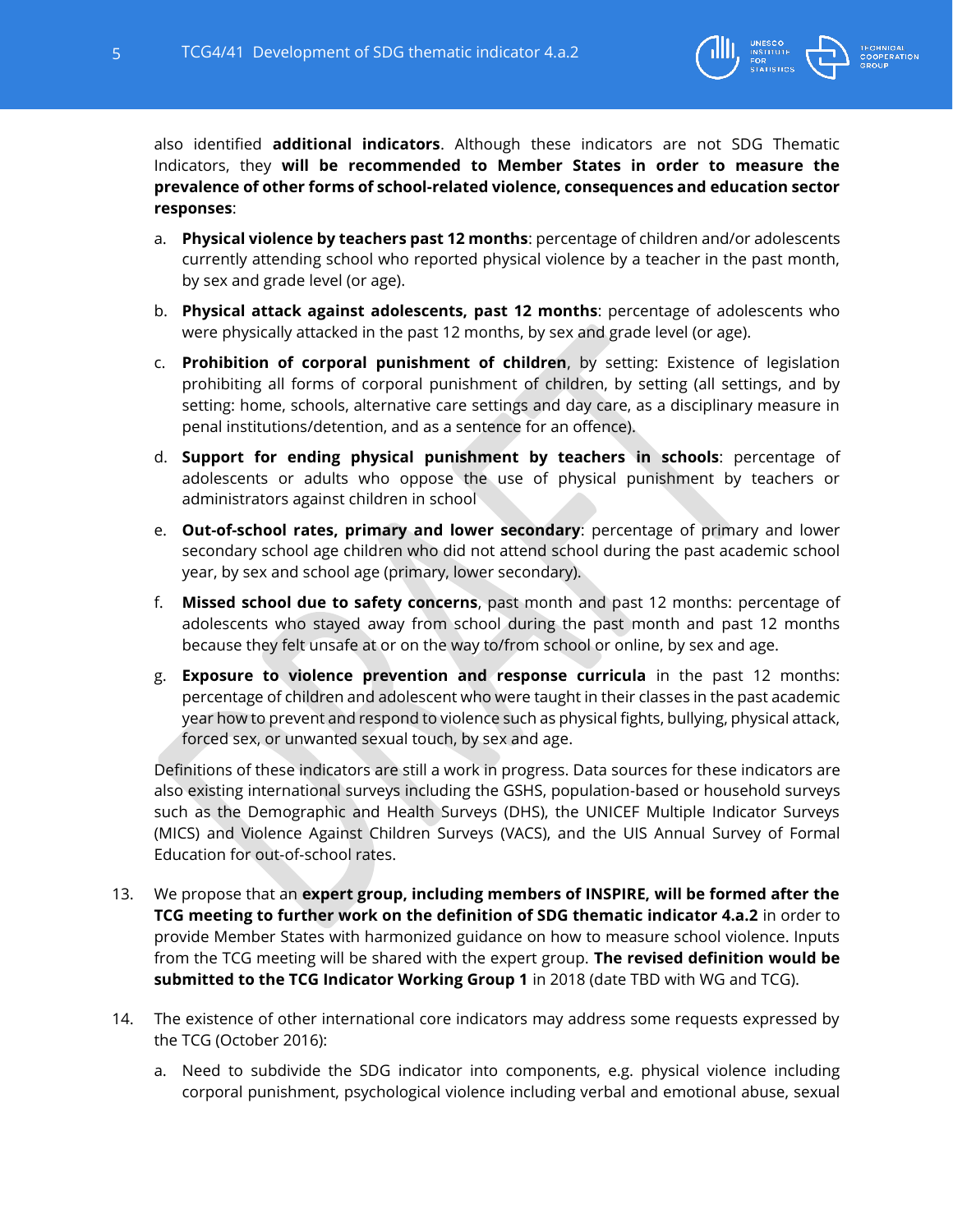

violence including rape, coercion and harassment, and bullying including cyberbullying. As noted before, this would prove very complex if not completely impossible with one single indicator

b. Need to include measures of the learning environment

### <span id="page-5-0"></span>**INDICATOR DEFINITION**

<span id="page-5-1"></span>**Percentage of students who experienced bullying during the past 12 months**

### **PURPOSE**

 $\overline{\phantom{a}}$ 

<span id="page-5-2"></span>To measure changes in the reported prevalence of bullying, a form of peer violence.

### **RATIONALE5**

Unsafe learning environments significantly reduce the quality of education for all learners. Schoolrelated violence in all its forms is an infringement of learner's rights. The consequences include missing classes, avoiding school activities, playing truant or dropping out of school all together. This in turn has an adverse impact on academic achievement and attainment. It can also seriously harm the physical and mental health of children and adolescents. It has significant social and economic costs.

Bullying is a particularly serious form of school-related violence, as it is peer violence between students that involves "a hurtful and aggressive pattern of behaviour perpetrated repeatedly against a less powerful victim"<sup>6</sup>, and which occurs over and over, rather than just once. It may occur on or off school property: around schools, on the way to and from school. Bullying can be perpetrated by one student or a group of students. Bullying affects significant proportions of adolescents around the world.

In-person bullying may include physical acts, such as pushing and hitting. It can also take the form of psychological violence, including verbal acts, such as making fun of people for their race, religion or appearance, or with sexual comments or jokes. Psychological bullying may also include repeatedly leaving people out or ignoring them.

Cyber (digital) bullying may include sending hurtful messages or posting them online where others can see; threatening someone online; creating a website that makes fun of someone; sharing or

[https://www.unicef.org/publications/files/Violence\\_in\\_the\\_lives\\_of\\_children\\_and\\_adolescents.pdf;](https://www.unicef.org/publications/files/Violence_in_the_lives_of_children_and_adolescents.pdf)

<sup>&</sup>lt;sup>5</sup> Section based on the following resources: UNESCO (2017) School Violence and Bullying – Global Status Report. Paris, UNESCO [http://unesdoc.unesco.org/images/0024/002469/246970e.pdf;](http://unesdoc.unesco.org/images/0024/002469/246970e.pdf) UNICEF (2017) A familiar face -Violence in the lives of children and adolescents; New York, UNICEF

INSPIRE, INSPIRE Indicators Guide (draft not yet for circulation)

 $6$  UNSRSG (2016). Ending the torment: tackling bullying from the schoolyard to cyberspace. New York, Office of the Special Representative of the Secretary-General on Violence against Children.

[<sup>\(</sup>http://srsg.violenceagainstchildren.org/sites/default/files/2016/End%20bullying/bullyingreport.pdf](http://srsg.violenceagainstchildren.org/sites/default/files/2016/End%20bullying/bullyingreport.pdf))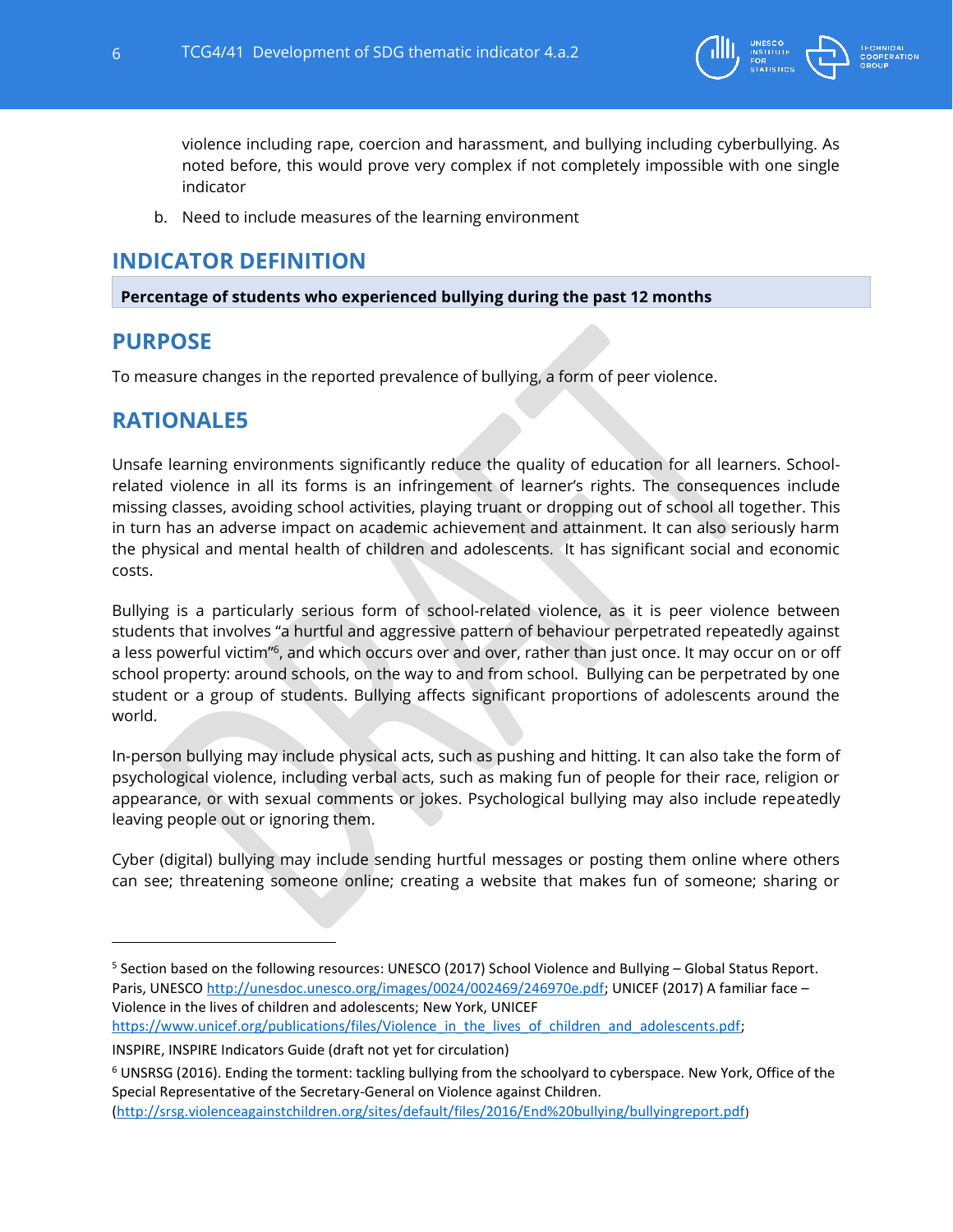

posting hurtful images or pictures without permission through texting, emails, social media, or other online channels.

It is not bullying when people of about the same strength or power argue or fight or tease each other in a friendly way.<sup>7</sup>

# <span id="page-6-0"></span>**COLLECTION METHOD**

<span id="page-6-1"></span>

The main collection methods suggested for this indicator are two international school-based surveys that focus on the health behaviours and protective factors of students:

- The **Global School-based Student Health Survey (GSHS)**, which has been conducted in 89 countries and territories in a large number of regions (Africa, Central and South America, the Caribbean, Asia, the Middle East and the Pacific<sup>8</sup>). The age range of students is 13-17 years.
- The **Health Behaviour in School-Aged Children survey (HBSC)**, which has been conducted in approximately 43 countries in Europe and in North America (Canada and the United States of America). The age of students is 11, 13 and 15 years.

Other international surveys also include questions on bullying. Data collected through these surveys could also be considered, although it poses a series of methodological challenges for calculation (see section on limitations). These surveys focus mostly on the measurement of learning outcomes of students and include questions on the school climate including bullying:

- The **Progress in International Reading Literacy Study [\(PIRLS\)](https://www.google.fr/url?sa=t&rct=j&q=&esrc=s&source=web&cd=2&cad=rja&uact=8&ved=0ahUKEwjKpvDfiq_WAhUDnBoKHWEKDHsQFggtMAE&url=https%3A%2F%2Ftimssandpirls.bc.edu%2Fpirls2016%2F&usg=AFQjCNEZfpZ8QGLtWph3WiB_CAzGX_mfeQ)** conducted by the International Association for the Evaluation of Educational Achievements (IEA). The age range of students is 9-10 years (Grade 4)
- the **Programme for International Students Assessment [\(PISA\)](http://www.oecd.org/pisa/)** survey conducted by the Organization for Economic Cooperation and Development (OECD. In 2015, it was responded by 540,000 students in 72 countries. The age range of students is 15 years.
- the second (2006) and third (2013) **Regional Comparative and Explanatory Studies [\(SERCE\)](http://www.unesco.org/new/en/santiago/education/education-assessment-llece/second-regional-comparative-and-explanatory-study-serce/) and [TERCE\)](http://www.unesco.org/new/en/santiago/education/education-assessment-llece/third-regional-comparative-and-explanatory-study-terce/)**, conducted respectively in 16 and 15 countries in Latin America. The age range of students is 8 years (Grade 3) and 11-12 years (Grade 6)
- the **Trends in Mathematics and Science Study [\(TIMSS\)](https://timssandpirls.bc.edu/)**, conducted by the International Association for the Evaluation of Educational Achievements (IEA) in between 36 and 51 countries. The age range of students is 9-10 years (Grade 4) and 13-14 years (Grade 8).

<sup>&</sup>lt;sup>7</sup> Questionnaires of the Global School-based Student Health Survey (GSHS) and Health Behaviour in School-Aged Children survey (HBSC).

<sup>&</sup>lt;sup>8</sup> 23 countries in Africa (Northern Africa and Sub-Saharan Africa); 26 countries in Central and South America, the Caribbean; 20 countries in Asia; 10 countries in the Middle East; 9 countries in the Pacific and the Former Yugoslav Republic of Macedonia in Europe.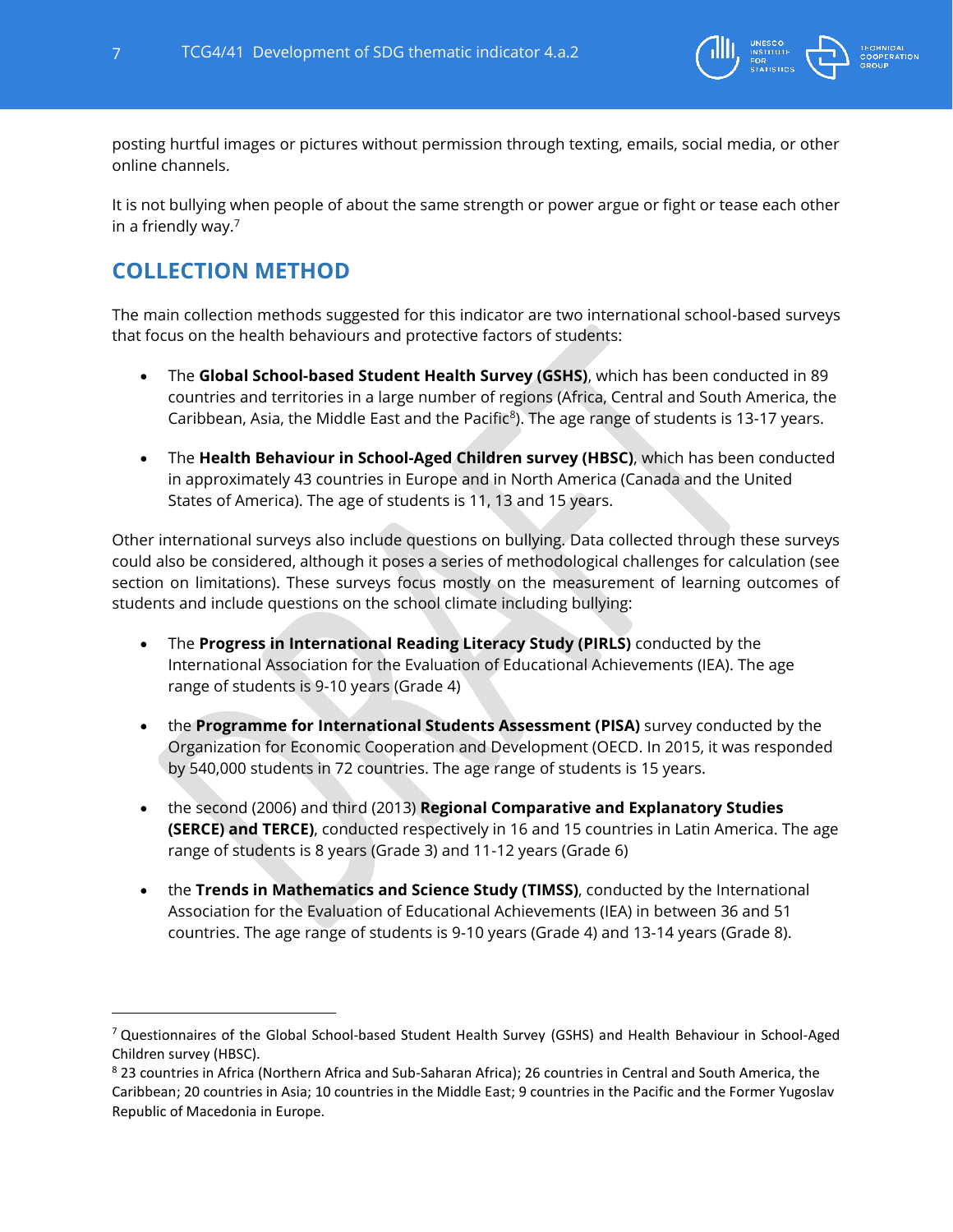

### **Numerator**

Currently the numerator is based only on the GSHS and HBSC.

### *A. For countries participating in the GSHS*

Number of students from a nationally representative sample of students who responded to any of the following three questions included in the core questionnaire of the GSHS *Violence and*  Unintentional Injury Module (Annex 1<sup>9</sup>) on whether they were bullied or cyberbullied during the past 12 months:

6. During the past 12 months, have you ever been bullied **on school property**? Yes A No B 7. During the past 12 months, have you ever been bullied when you were **not on school property**? Yes A No B 8. During the past 12 months, have you ever been **cyber** bullied? (Count being bullied through texting, Instagram, Snapchat, Facebook, COUNTRY SPECIFIC EXAMPLES, or other social media.) Yes A No B*[Bullying occurs when one or more students or someone else about your age teases, threatens, ignores, spreads*  rumors about, hits, shoves, or hurts another person over and over again. It is not bullying when two people of *about the same strength or power argue or fight or tease each other in a friendly way.]*

#### *B. For countries participating in the HBSC*

 $\overline{a}$ 

Number of students from a nationally representative sample of students who responded to the following question included in the HBSC questionnaire (See Annex 2<sup>10</sup>) on whether they were bullied or cyberbullied during the past couple of months:

Q66. How often have you been bullied at school in the past couple of months in the ways listed below? (*Please mark one circle for each line)*

- a. I was called mean names, was made fun of, or teased in a hurtful way
- b. Other students left me out of things on purpose, excluded me from their group of friends, or completely ignored me
- c. I was hit, kicked, pushed, shoved around, or locked indoors
- d. Other students told lies or spread false rumors about me and tried to make others dislike me
- e. I was bullied with mean names and comments about my race or color
- f. I was bullied with mean names and comments about my religion
- g. Other students made sexual jokes, comments, or gestures to me

<sup>&</sup>lt;sup>9</sup> The GSHS questions that focus on bullying and cyberbullying are in italics and bolded in Annex 1.

 $10$  The HBSC questions that focus on bullying and cyberbullying are in italics and bolded in Annex 2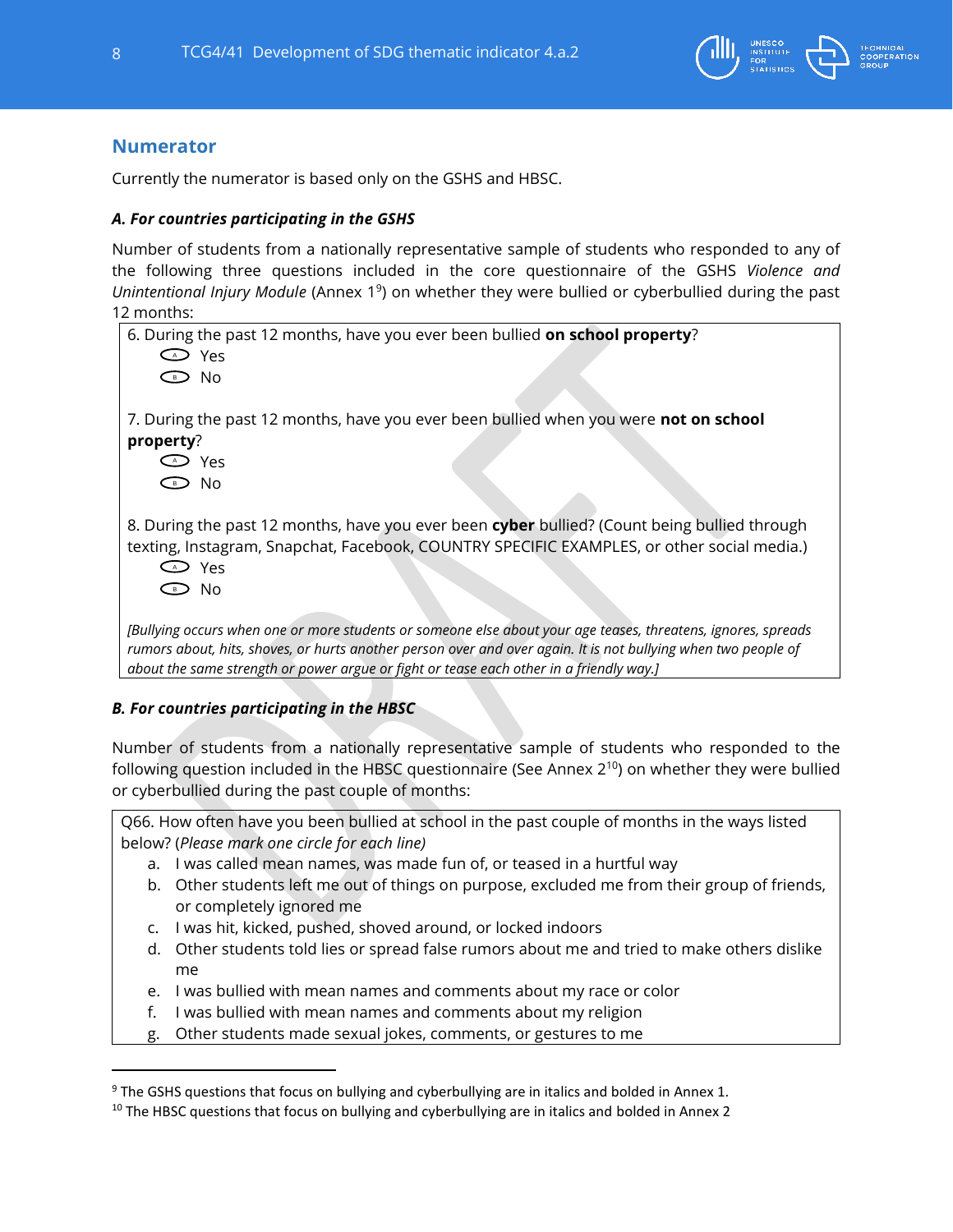

- h. I was bullied using a computer or e-mail messages or pictures<sup>11</sup>
- i. I was bullied using a cell phone
- j. I was bullied outside of school using a computer or e-mail messages or pictures
- k. I was bullied outside of school using a cell phone

*[We say a student is BEING BULLIED when another student, or a group of students, say or do nasty and unpleasant things to him or her. It is also bullying when a student is teased repeatedly in a way he or she does not like or when he or she is deliberately left out of things. But it is NOT BULLYING when two students of about the same strength or power argue or fight. It is also not bullying when a student is teased in a friendly and playful way.]*

### <span id="page-8-0"></span>**Denominator**

Currently the denominator is based only on the GSHS and HBSC.

- For countries conducting the GSHS: Number of students who responded "Yes" to Question 6 **or** Question 7 **or** Question 8
- For countries conducting the HBSC: Number of students who answered being bullied in any of the ways listed under Question 66.

## <span id="page-8-1"></span>**SUGGESTED MEASUREMENT FREQUENCY**

<span id="page-8-2"></span>Every 3-5 years

### **SUGGESTED DATA DISAGGREGATION**

- **Age** of students who were bullied and/or cyberbullied
- **Grade level**
- **Sex** of students who were bullied and/or cyberbullied
- **Residence:** urban, rural
- **Frequency of bullying**
- **Location of bullying:** on school premises versus outside of the school premises
- **Type of violence**: **Bullying** versus **cyberbullying**:
	- o Bullying: Questions 6 and 7 in the GSHS questionnaire; responses **a**, **b**, **c**, **d**, **e**, **f**, **g** to Question 66 in the HBSC questionnaire
	- o Cyberbullying: Question 8 in the GSHS questionnaire; responses **h**, **i**, **j** to Question 66 in the HBSC questionnaire
- **Types of bullying** 
	- o HBSC:

Physical bullying: responses **c** to Question 66 in the questionnaire

 $11$  Responses h, i, j and k relate to cyberbullying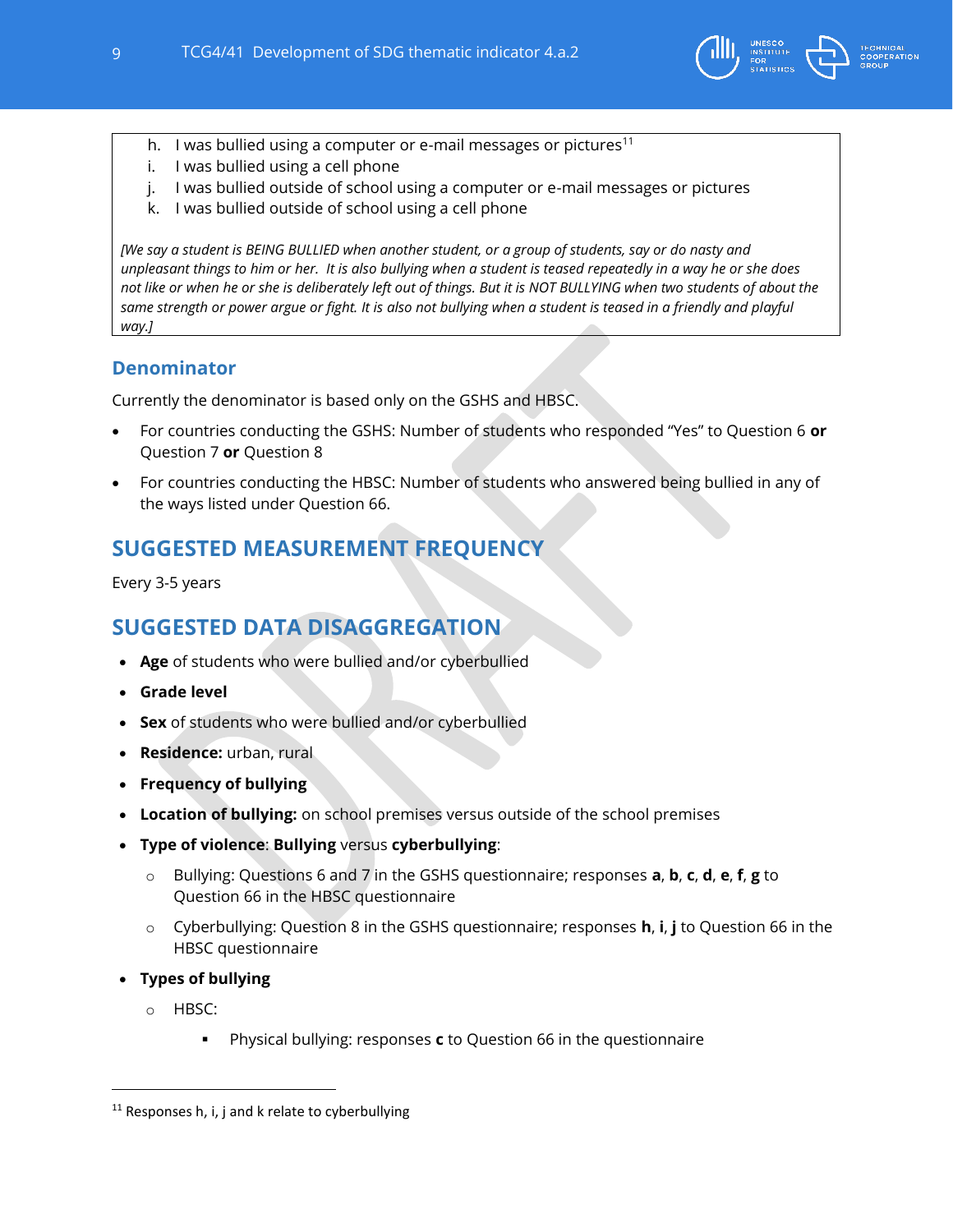

- Psychological bullying including social exclusion: responses **a**, **b**, **d** to Question 66 in the questionnaire
- $\circ$  GSHS Countries who conduct the GSHS and would like to disaggregate data by types of bullying and cyberbullying should include in their national survey the following coreexpanded questions from the *Violence and Unintentional Injury Module*

| 20. During the past 12 months, how were you<br>bullied face-to-face most often? | 21. | During the past 12 months, how were you<br>cyber bullied most often?                  |
|---------------------------------------------------------------------------------|-----|---------------------------------------------------------------------------------------|
| a. I was not bullied face-to-face during the<br>past 12 months                  |     | a. I was not cyber bullied during the past<br>12 months                               |
| b. I was hit, kicked, pushed, shoved<br>around, or locked indoors               |     | b. Nasty or hurtful messages were sent to<br>me                                       |
| c. I was made fun of because of my race,<br>nationality, or color               |     | c. Nasty or hurtful messages were shared<br>or posted online so others could see them |
| d. I was made fun of because of my<br>religion                                  |     | d. I was left out of a group or an activity<br>online                                 |
| e. I was made fun of with sexual jokes,                                         |     | e. I was threatened online                                                            |
| comments, or gestures                                                           |     | f. Someone created a website that made                                                |
| f. I was left out of activities on purpose or                                   |     | fun of me                                                                             |
| completely ignored                                                              |     | g. Someone took bad or hurtful pictures                                               |
| g. I was made fun of because of how my<br>body or face looks                    |     | of me without asking and posted them<br>online                                        |
| h. I was bullied face-to-face in some other                                     |     | h. I was cyber bullied in some other way                                              |
| way                                                                             |     |                                                                                       |

For those two questions, disaggregation by types of bullying would be as follows:

- **Physical bullying: responses <b>b** to Question 20
- Psychological bullying including social exclusion: responses **b, c, d, d, e, f** and **g** to Question 21

### **Drivers of bullying**

- o HBSC:
	- Bullying based on race or color: response **e** to Question 66
	- Bullying based on religion: response **f** to Question 66
	- Sexual bullying: response **g** to Question 66
- o GSHS: Countries who conduct the GSHS and would like to disaggregate data by drivers of bullying and cyberbullying should include in their national survey the following coreexpanded question from the *Violence and Unintentional Injury Module*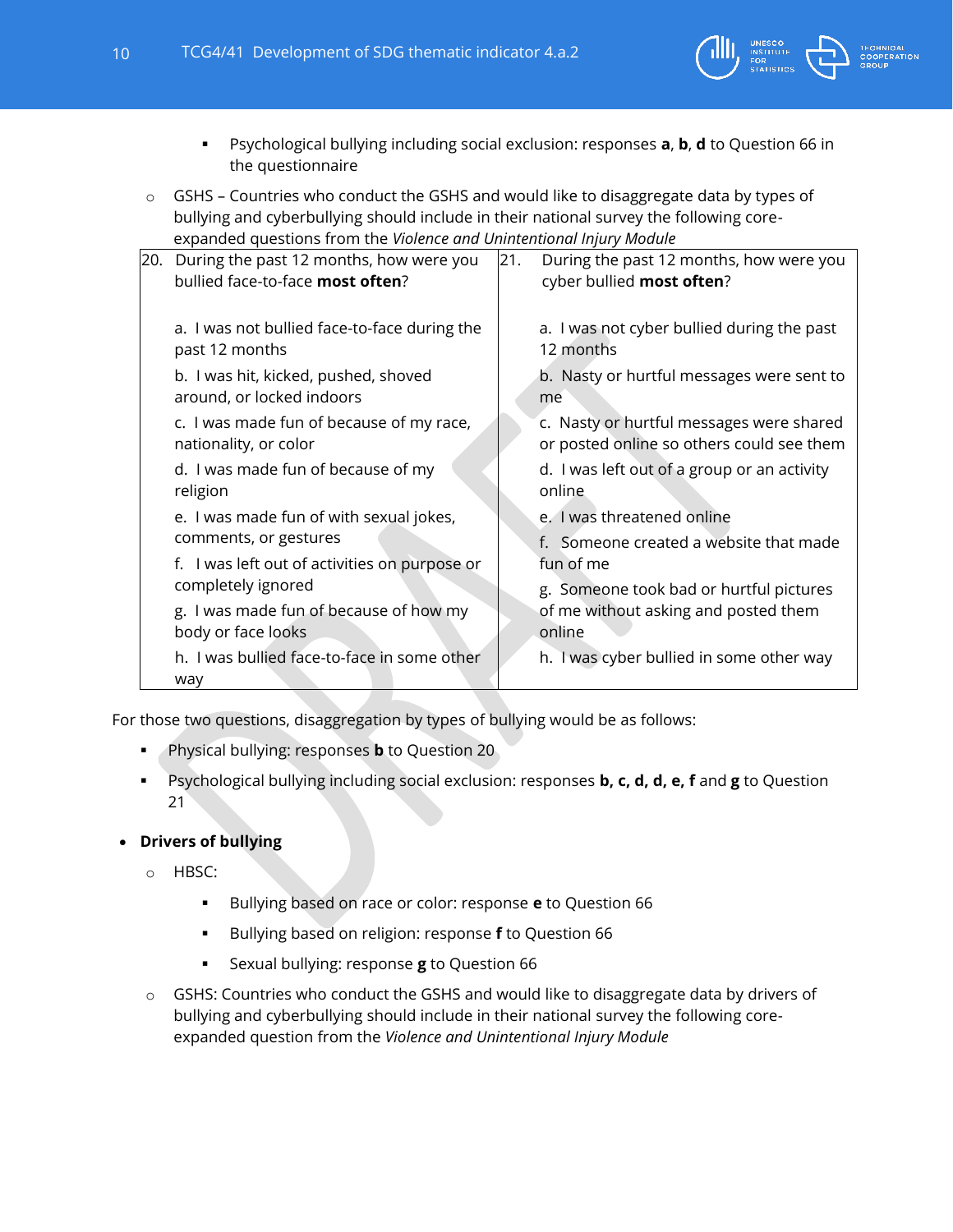

20. During the past 12 months, how were you bullied face-to-face **most often**?

- a. I was not bullied face-to-face during the past 12 months
- b. I was hit, kicked, pushed, shoved around, or locked indoors
- c. I was made fun of because of my race, nationality, or color
- d. I was made fun of because of my religion
- e. I was made fun of with sexual jokes, comments, or gestures
- f. I was left out of activities on purpose or completely ignored
- g. I was made fun of because of how my body or face looks
- h. I was bullied face-to-face in some other way

For those two questions, disaggregation by drivers of bullying would be as follows:

- Bullying based on race or color: response **c** to Question 20
- **Bullying based on religion: response <b>d** to Question 66 in the questionnaire
- Sexual bullying: response **e** to Question 66 in the questionnaire
- **Sexual orientation** of students who were bullied and/or cyberbullied (for GSHS data only). In order to disaggregate the data by sexual orientation, countries should include in their national survey one of the two following core-expanded questions or both questions, which are part of the module on *Sexual behaviours that contribute to HIV infection, other STI and unintended pregnancy*:

<span id="page-10-0"></span>

| 7. During your life, with whom have you           | 8. Which of the following best describes |
|---------------------------------------------------|------------------------------------------|
| had sexual contact?                               | you?                                     |
|                                                   |                                          |
| I have never had sexual contact<br>a <sub>z</sub> | a. Heterosexual (straight) or [COUNTRY   |
| Females<br>b.                                     | SPECIFIC TERM]                           |
| Males                                             | b. Gay or lesbian or [COUNTRY SPECIFIC   |
| d. Females and males                              | TERM]                                    |
|                                                   | c. Bisexual or [COUNTRY SPECIFIC TERM]   |
|                                                   | d. Not sure                              |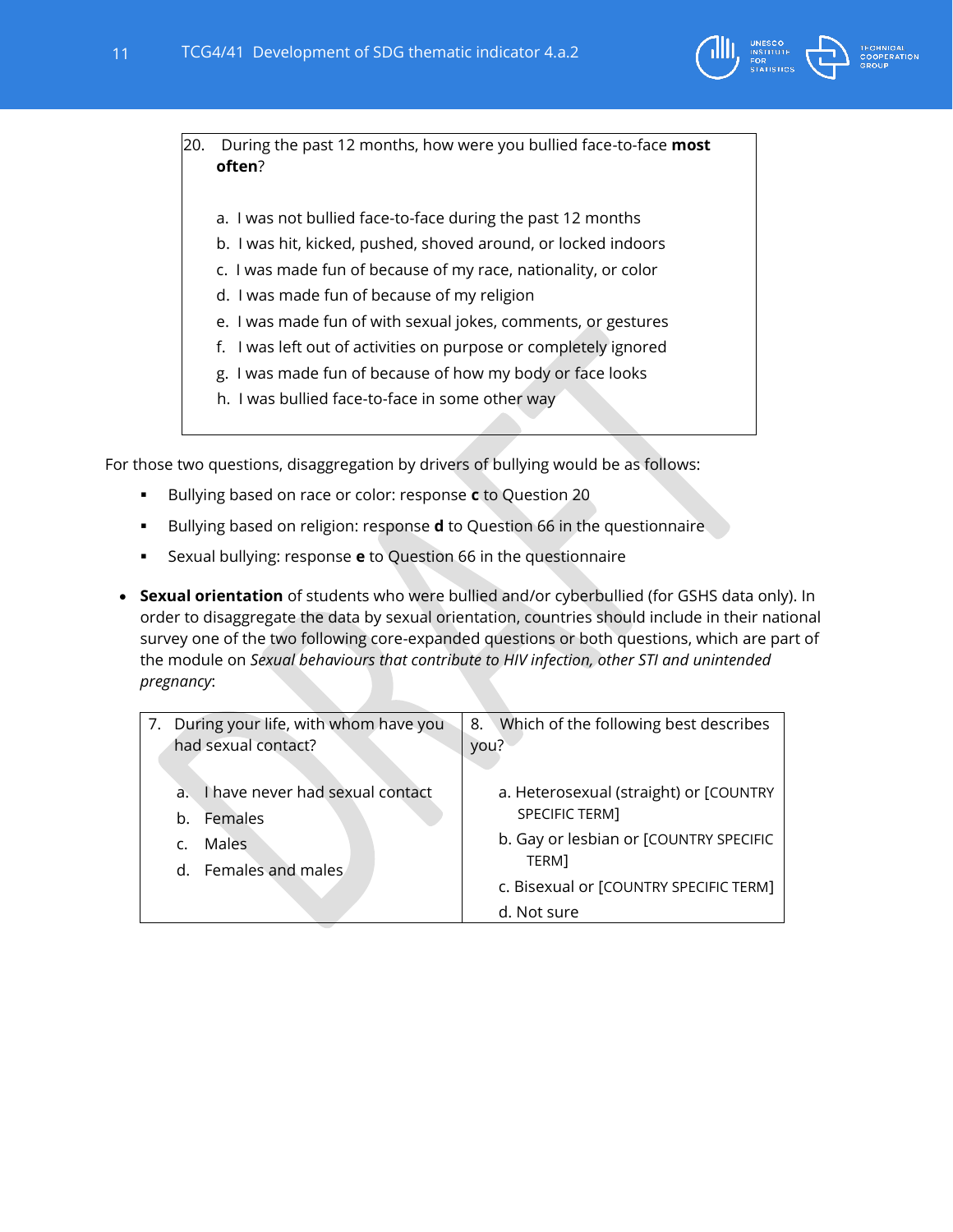

### **APPLICABILITY**

All countries that already use the GSHS or the HBSC, and any country that is interested in using one of those two surveys.

# <span id="page-11-0"></span>**LIMITATIONS**

- The indicator does not capture forms of school violence other than bullying.
- The age range for GSHS respondents is 13-17 years while that for HBSC it is 11, 13 and 15 years. The age range for other surveys also varies depending on the surveys: PIRLS is 9-10 years, PISA is 15 years, SERCE is 8 and 11-12 years, and TIMSS is 9-10 and 13-14 years. This may cause challenges for the comparability of data across countries.
- The time reference for the experience of bullying is different depending on the surveys. It is "the past 12 months" in the GSHS and most other surveys, while it is "the past couple of months" in the HBSC. This may cause problems for the comparability of data.
- Disaggregation for all categories mentioned above will not always be possible for all countries as questions vary depending on the surveys. For example:
	- $\circ$  Disaggregation by type: disaggregation between in person bullying vs. cyberbullying is currently possible only with the GSHS and the HBSC, as other surveys mix offline and online bullying in their questions.
	- o Disaggregation by location of bullying: this is currently captured only by the GSHS
	- o Disaggregation by frequency of bullying: this is currently measured only by a couple of surveys.
- Although many categories are common to at least both the GSHS and the HBSC for data disaggregation, data may not always be fully comparable.

# <span id="page-11-1"></span>**STRENGTHS**

- **Feasibility and coverage**: the GSHS has already been conducted since 2003 and has involved 89 countries across a large number of regions as of 2016. The HBSC has been conducted in 43 countries in Europe and Northern America since 2001. In total this is a global coverage of 132 countries.
- **Technical merit**: The prevalence of school bullying has already been analysed for a number of years based on the data collected through GSHS and HBSC. This will allow for trends analysis over time.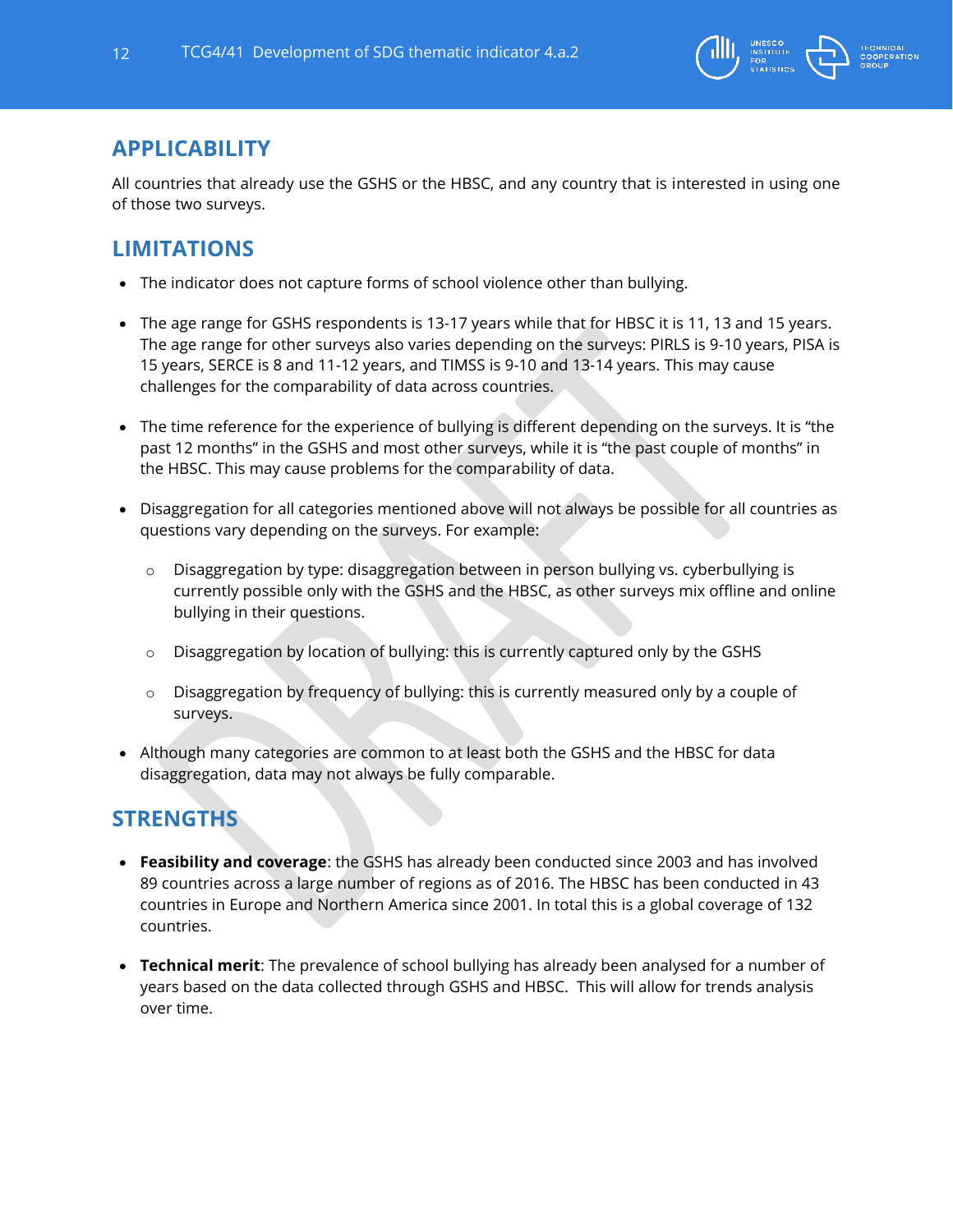

# <span id="page-12-0"></span>**ANNEX 1**

### **GSHS - Core Questionnaire / Violence and Unintentional Injury Module**

The next 3 questions ask about **serious injuries** that happened to you. An injury is serious when it makes you miss at least one full day of usual activities (such as school, sports, or a job) or requires treatment by a doctor or nurse.

- 1. During the past 12 months, how many times were you seriously injured?
	- $\supset$  0 times
	- 1 time B
	- $\mathfrak D$  2 or 3 times
	- $\mathsf{\supset}$  4 or 5 times
	- $\mathsf{\Sigma}$  6 or 7 times
	- $\mathsf{\supset}$  8 or 9 times
	- $\mathsf{\supset}$  10 or 11 times
	- $\mathbb D$  12 or more times
- 2. During the past 12 months, what was the most serious injury that happened to you?
	- $\odot$  I was not seriously injured during the past 12 months
	- $\supset$  I had a broken bone or a dislocated joint
	- $\supset$  I had a cut or stab wound
	- $\supset\,$  I had a concussion or other head or neck injury, was knocked out, or could not breathe
	- I had a gunshot wound
	- $\supset$  I had a bad burn
	- $\odot$  I was poisoned or took too much of a drug
	- $\supset$  Something else happened to me
- 3. During the past 12 months, what was the major cause of the most serious injury that happened to you?
	- $\triangleright$  I was not seriously injured during the past 12 months
	- $\supset\;\;$  I was in a motor vehicle accident or hit by a motor vehicle
	- ට I fell
	- $\supset$  Something fell on me or hit me
	- $\supset$  I was attacked or abused or was fighting with someone
	- $\supset$  I was in a fire or too near a flame or something hot
	- **D** I inhaled or swallowed something bad for me
	- $\supset$  Something else caused my injury

The next question asks about **physical attacks**. A physical attack occurs when one or more people hit or strike someone, or when one or more people hurt another person with a weapon (such as a stick, knife, or gun). It is not a physical attack when two students of about the same strength or power choose to fight each other.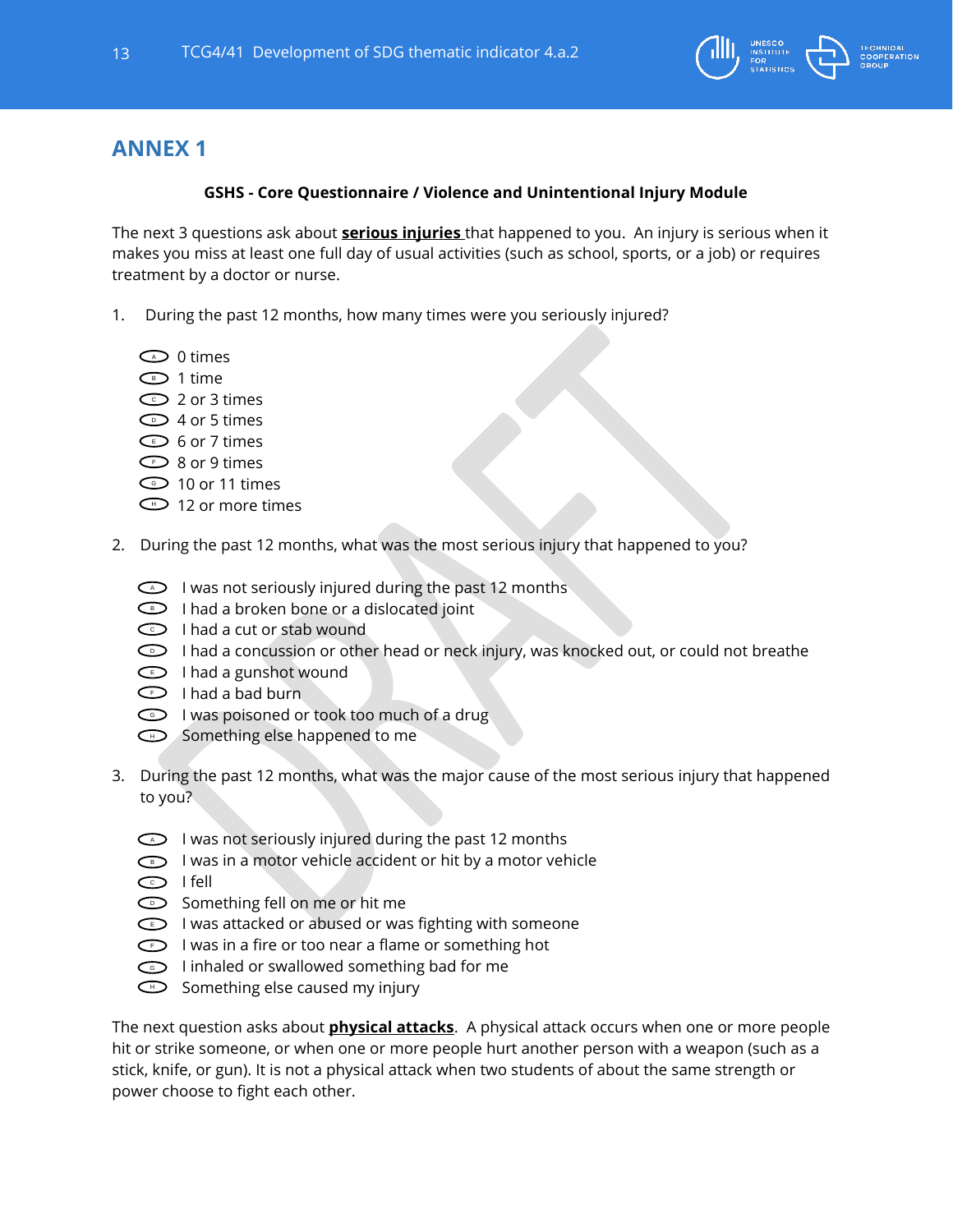

- 4. During the past 12 months, how many times were you physically attacked?
	- $\supset$  0 times
	- $\mathsf{P}$  1 time
	- $\supset$  2 or 3 times
	- $\mathsf{\Sigma} \quad$  4 or 5 times
	- $\supset$  6 or 7 times
	- $\supset$  8 or 9 times
	- 10 or 11 times G
	- $\Box$  12 or more times

The next question asks about **physical fights**. A physical fight occurs when two students of about the same strength or power choose to fight each other.

- 5. During the past 12 months, how many times were you in a physical fight?
	- $\supset$  0 times  $\mathbf{D}$  1 time 2 or 3 times C 4 or 5 times D  $\supset$  6 or 7 times  $\supset$  8 or 9 times 10 or 11 times G **D** 12 or more times

The next 3 questions ask about **bullying**. Bullying occurs when one or more students or someone else about your age teases, threatens, ignores, spreads rumors about, hits, shoves, or hurts another person over and over again. It is not bullying when two people of about the same strength or power argue or fight or tease each other in a friendly way.

6. During the past 12 months, have you ever been bullied on school property?



7. During the past 12 months, have you ever been bullied when you were not on school property?



8. During the past 12 months, have you ever been cyber bullied? (Count being bullied through texting, Instagram, Snapchat, Facebook, COUNTRY SPECIFIC EXAMPLES, or other social media.)

<span id="page-13-0"></span>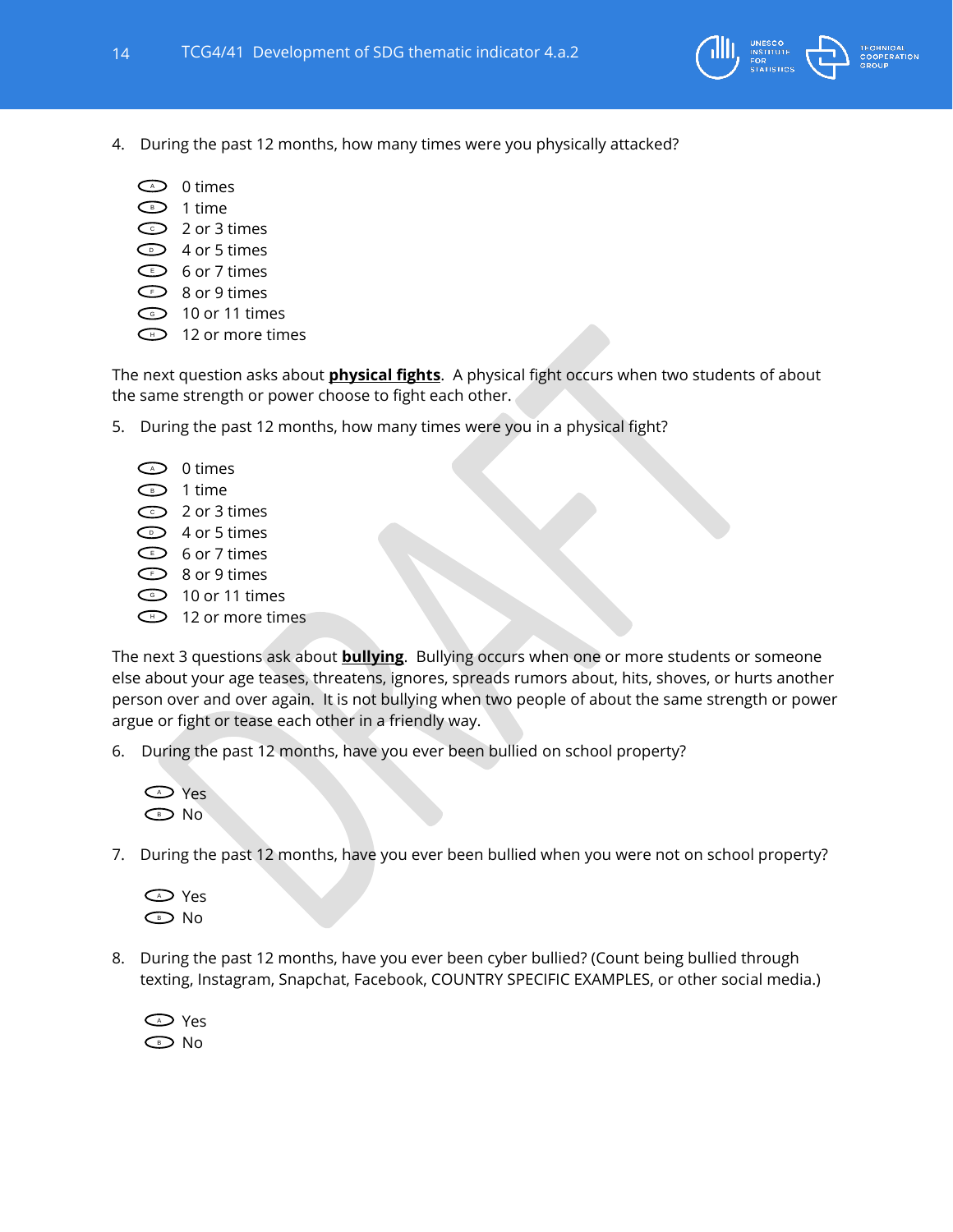

### **ANNEX 2**

### **HBSC questions related to school violence and bullying**

Here are some questions about bullying. We say a student is BEING BULLIED when another student, or a group of students, say or do nasty and unpleasant things to him or her. It is also bullying when a student is teased repeatedly in a way he or she does not like or when he or she is deliberately left out of things. But it is NOT BULLYING when two students of about the same strength or power argue or fight. It is also not bullying when a student is teased in a friendly and playful way.

#### *65. How often have you been bullied at school in the past couple of months?*

- ⃝ *I haven't been bullied at school the past couple of months*
- ⃝ *It has only happened once or twice*
- ⃝ *2 or 3 times a month*
- ⃝ *About once a week*
- ⃝ *Several times a week*

#### *66. How often have you been bullied at school in the past couple of months in the ways listed below? (Please mark one circle for each line)*

|                                                                                                                             | I've not been<br>bullied in<br>this way in<br>the past<br>couple of<br>months | Only<br>once or<br>twice | $2$ or $3$<br>times a<br>month | About<br>once a<br>week | Several<br>times a<br>week |
|-----------------------------------------------------------------------------------------------------------------------------|-------------------------------------------------------------------------------|--------------------------|--------------------------------|-------------------------|----------------------------|
| a.I was called mean names, was made fun of, or<br>teased in a hurtful way                                                   |                                                                               |                          |                                |                         |                            |
| b. Other students left me out of things on purpose,<br>excluded me from their group of friends, or<br>completely ignored me |                                                                               |                          |                                |                         |                            |
| c. I was hit, kicked, pushed, shoved around, or<br>locked indoors                                                           |                                                                               |                          |                                |                         |                            |
| d. Other students told lies or spread false rumors<br>about me and tried to make others dislike me                          |                                                                               |                          |                                |                         |                            |
| e. I was bullied with mean names and comments<br>about my race or color                                                     |                                                                               |                          |                                |                         |                            |
| f. I was bullied with mean names and comments<br>about my religion                                                          |                                                                               |                          |                                |                         |                            |
| g. Other students made sexual jokes, comments,<br>or gestures to me                                                         |                                                                               |                          |                                |                         |                            |
| h.I was bullied using a computer or e-mail<br>messages or pictures                                                          |                                                                               |                          |                                |                         |                            |
| i. I was bullied using a cell phone                                                                                         |                                                                               |                          |                                |                         |                            |
| j. I was bullied outside of school using a computer<br>or e-mail messages or pictures                                       |                                                                               |                          |                                |                         |                            |
| k. I was bullied outside of school using a cell<br>phone                                                                    |                                                                               |                          |                                |                         |                            |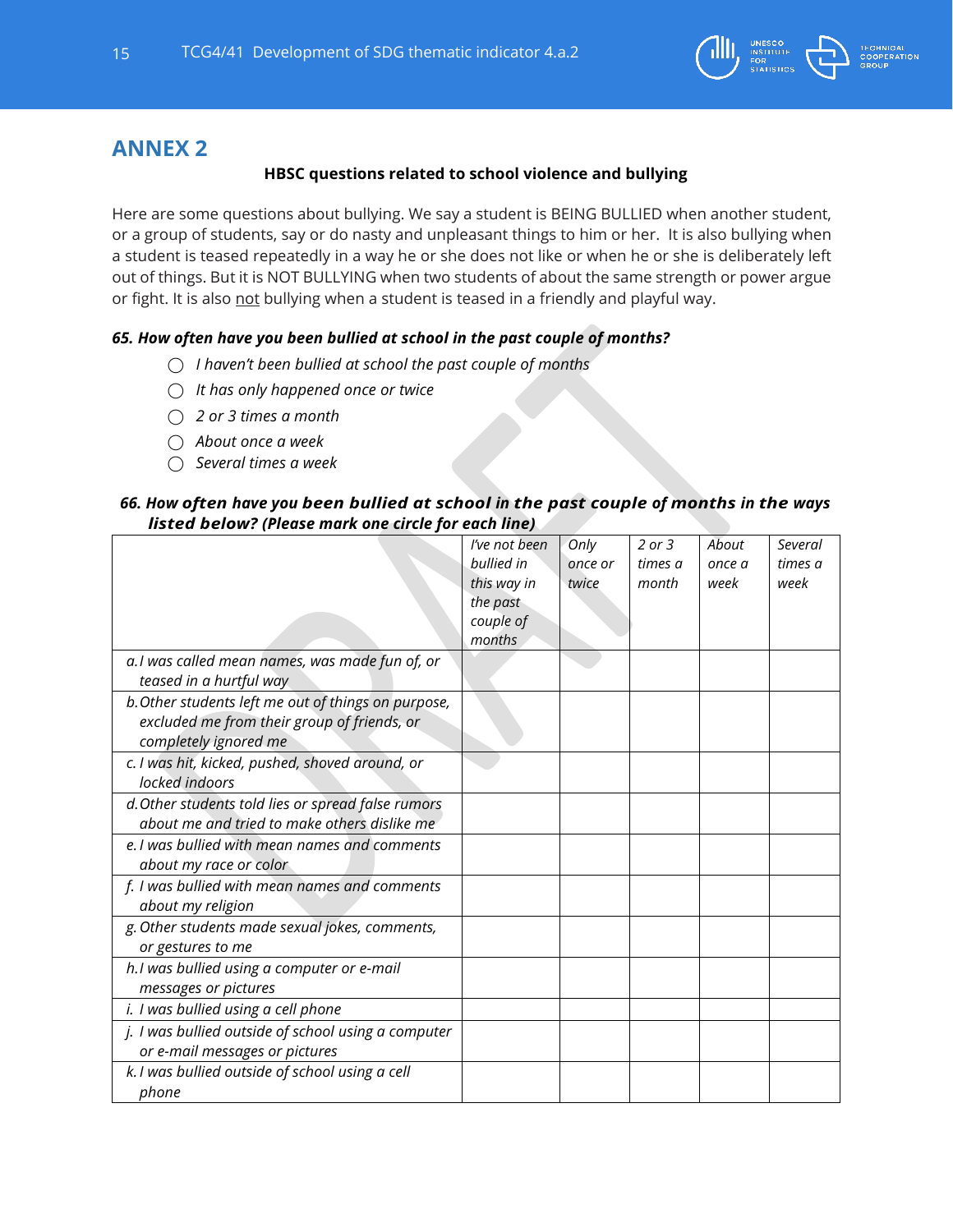

### *67. How often have you taken part in bullying another student(s) at school in the past couple of months?*

- ⃝ *I haven't bullied another student(s) at school in the past couple of months*
- ⃝ *It has only happened once or twice*
- ⃝ *2 or 3 times a month*
- ⃝ *About once a week*
- ⃝ *Several times a week*

### *68. How often have you bullied another student(s) at school in the past couple of months in the ways listed below? (Please mark one circle for each line)*

|                                                           | I've not | Only    | $2$ or $3$ | About  | <b>Several</b> |
|-----------------------------------------------------------|----------|---------|------------|--------|----------------|
|                                                           | bullied  | once or | times a    | once a | times a        |
|                                                           | another  | twice   | month      | week   | week           |
|                                                           | student  |         |            |        |                |
|                                                           | in this  |         |            |        |                |
|                                                           | way in   |         |            |        |                |
|                                                           | the past |         |            |        |                |
|                                                           | couple   |         |            |        |                |
|                                                           | of       |         |            |        |                |
|                                                           | months   |         |            |        |                |
| a. I called another student(s) mean names, and made       |          |         |            |        |                |
| fun of, or teased him or her in a hurtful way             |          |         |            |        |                |
| b. I kept another student(s) out of things on purpose,    |          |         |            |        |                |
| excluded him or her from my group of friends, or          |          |         |            |        |                |
| completely ignored him or her                             |          |         |            |        |                |
| c. I hit, kicked, pushed, shoved around, or locked        |          |         |            |        |                |
| another student(s) indoors                                |          |         |            |        |                |
| d. I spread false rumors about another student(s) and     |          |         |            |        |                |
| tried to make others dislike him or her                   |          |         |            |        |                |
| e. I bullied another student(s) with mean names and       |          |         |            |        |                |
| comments about his or her race or color                   |          |         |            |        |                |
| f. I bullied another student(s) with mean names and       |          |         |            |        |                |
| comments about his or her religion                        |          |         |            |        |                |
| g. I made sexual jokes, comments, or gestures to          |          |         |            |        |                |
| another student(s)                                        |          |         |            |        |                |
| h. I bullied another student(s) using a computer or e-    |          |         |            |        |                |
| mail messages or pictures                                 |          |         |            |        |                |
| i. I bullied another student(s) using a cell phone        |          |         |            |        |                |
| I bullied others outside of school using a computer<br>j. |          |         |            |        |                |
| or e-mail messages or pictures                            |          |         |            |        |                |
| k. I bullied others outside of school using a cell phone  |          |         |            |        |                |